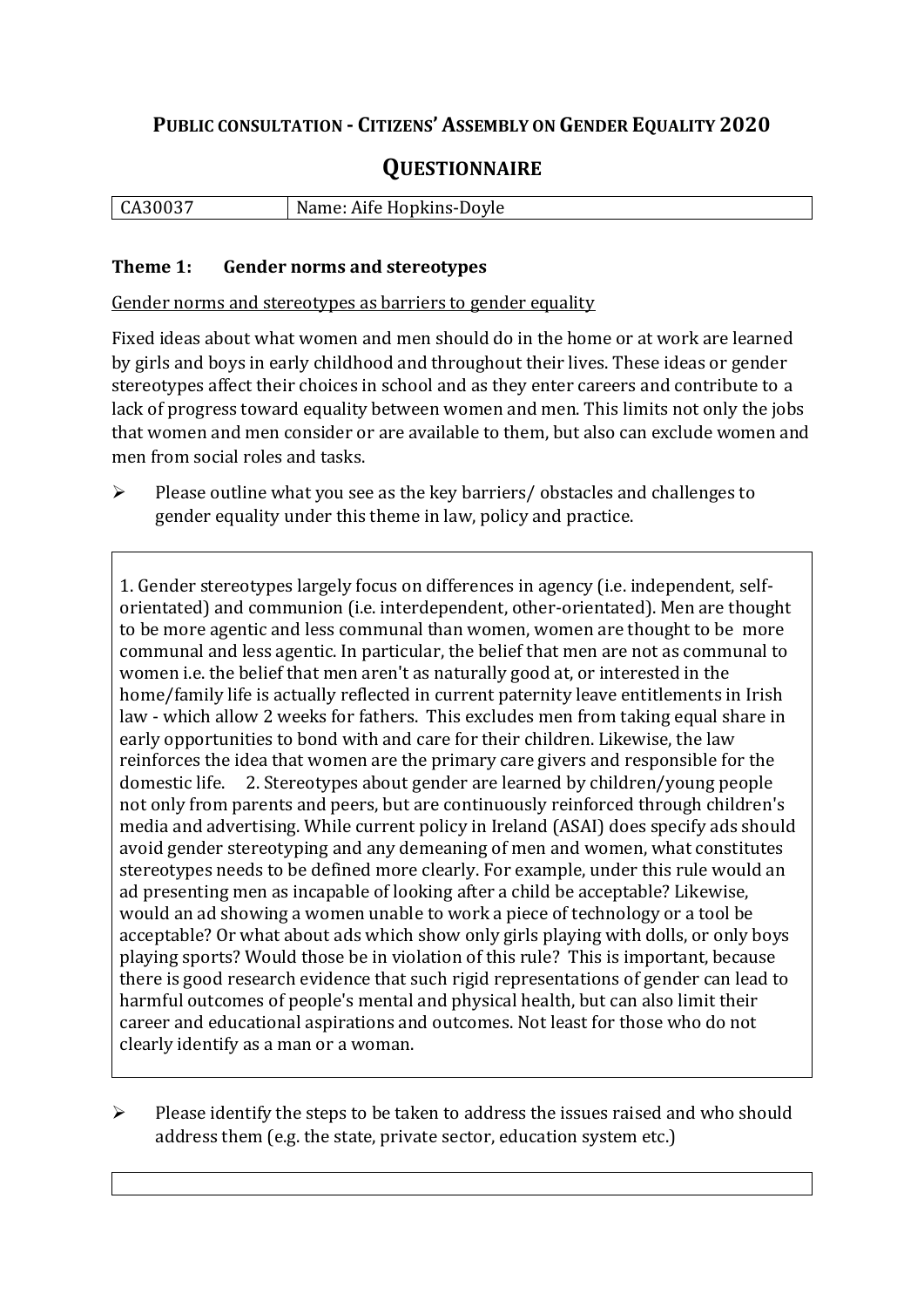1. The state could work in collaboration with the private sector to provide a more equal leave system for parents. One option is to allow couples to make up their mind about what way to split the leave that they are entitled to. This system while in principle is equal, it has not proven particularly successful in encouraging men to take parental leave in other EU countries. This is because gender stereotypes are not only descriptive (i.e. what men and women are like) but are prescriptive (i.e. what men and women ought to be like). This means that there may be costs for men who opt to take a longer leave period. These costs could be reputational (i.e. they may be seen as less committed to their employment), identity based (i.e. they may be seen as less masculine) or they may receive backlash for not conforming to how men "ought" to act (i.e. stigma, slagging, verbal abuse/conflict). An option which can mitigate some of these costs and result in a genuinely equal share of leave is to operate a system of enforced parental leave as in Norway. Mothers and fathers have 15 weeks each parental leave (post-natal, there is a separate pre-natal leave entitlement). Father's leave cannot be transferred to the mother and must be taken within the first 3 years of the child's birth. This policy has resulted in 80% of men taking up parental leave, and has also helped mitigate some of the career stagnation effects that women experience after taking maternity leave (so called "motherhood penalty". 2. The state could work with ASAI and consult researchers of gender stereotypes about more specific guidelines on what constitutes stereotypical representations of gender.

#### **Theme 2: Work: Occupational segregation by gender, gender discrimination and the gender pay gap**

Women and men are often concentrated into different kinds of jobs and within the same occupations, women are often in work that is less well paid and has less opportunities for career advancement. Women often work in areas where they can work part-time so as to fit in with their caring responsibilities. While many men work in low paid jobs, many professions dominated by women are also low paid, and professions that have become female-dominated have become lower paid. This worsens the gender pay gap (the average difference between the wages of women and men who are working).

➢ Please outline what you see as the key barriers/ obstacles and challenges to gender equality under this theme in law, policy and practice.

1. Women are more likely to report wanting to work in jobs which helps others, are flexible (for caring responsibilities) than men. Likewise, women (relative to men) are less interested in jobs with high prestige or that are perceived as competitive. As such, women are over represented in Healthcare and education, but also in administrative and human resources roles. Early on, women psychologically opt out of high status, prestigious and well paid roles because they see them as not fitting with their communal goals (i.e. wanting to help others and have flexibility). 2. There is lots of research from the behavioural sciences which suggests that even when people are aware of the importance of, and value, not discriminating in employment decisions they can still make biased decisions (see Ellemers, 2014; https://journals.sagepub.com/doi/full/10.1177/2372732214549327). This is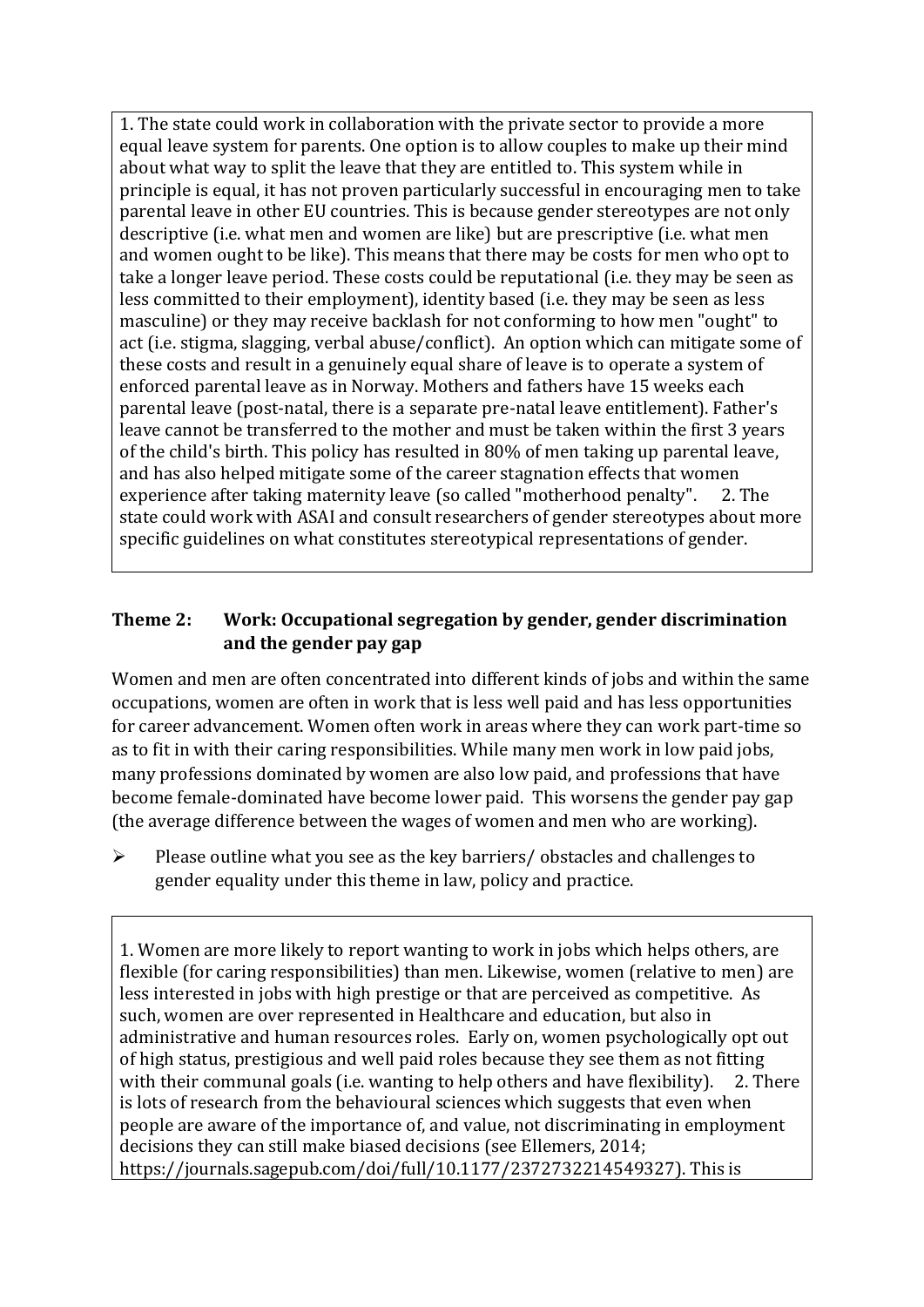because we hold implicit (i.e. unconscious) beliefs about the genders and in a related way who is best suited for which roles.

 $\triangleright$  Please identify the steps to be taken to address the issues raised and who should address them (e.g. the state, private sector, education system etc.)

1. One solution to this is promoting the communal aspects of high status jobs in STEM fields for example. Likewise, job adverts should be written in such a way as to promote both the communal and agentic aspects of a role - so as to not unintentionally communicate that a given role does not fit with women's goals. Another is changing law/policy to promote work flexibility with caring responsibilities. 2. All protected characteristic information (i.e. gender) must be removed from decision making within education and occupational decision making (where possible). For example, this is easily done in shortlisting candidates for a job (remove all names, make the process blind), but it is not so easy at interview which is in person.

### **Theme 3. Care, paid and unpaid, as a social and family responsibility**

Care -- the social responsibility of care and women and men's co responsibility for care, especially within the family

Women remain disproportionately responsible for unpaid care and often work in poorly paid care work. For working parents or [lone parents,](https://aran.library.nuigalway.ie/bitstream/handle/10379/6044/Millar_and_Crosse_Activation_Report.pdf?sequence=1&isAllowed=y) balancing paid work with parenting and or caring for older and dependent adults presents significant challenges. Women are [most disadvantaged by these challenges,](https://eige.europa.eu/gender-equality-index/game/IE/W) yet men also suffer from lack of opportunities to share parenting and caring roles. Despite recent legislation and policy initiatives to support early years parental care, [inequalities in the distribution of unpaid](https://www.ihrec.ie/app/uploads/2019/07/Caring-and-Unpaid-Work-in-Ireland_Final.pdf)  [care](https://www.ihrec.ie/app/uploads/2019/07/Caring-and-Unpaid-Work-in-Ireland_Final.pdf) continue between women and men. The cost of childcare has been identified as a particular barrier to work for women alongside responsibilities of caring for older relatives and dependent adults.

➢ Please outline what you see as the key barriers/ obstacles and challenges to gender equality under this them in law, policy and practice.

1. Childcare: The cost of childcare means that many families with children make a cost benefit analysis about whether it is more financially sound for one parent to stay at home instead of paying for childcare. Unfortunately, because women often occupy lower paid/lower status jobs than men it is decided that the woman will stay at home and provide the childcare. Not only does this contribute to the gender gap in share of paid and unpaid labour, it also reinforces stereotypes that men are more agentic and therefore suited for paid work, and women are more communal and therefore suited for unpaid/domestic work. Likewise, because people form beliefs about the innate capabilities of social groups from the roles that they typically occupy in society (see Social Role Theory; Eagly & Wood, 2012), the more we see men in work, and women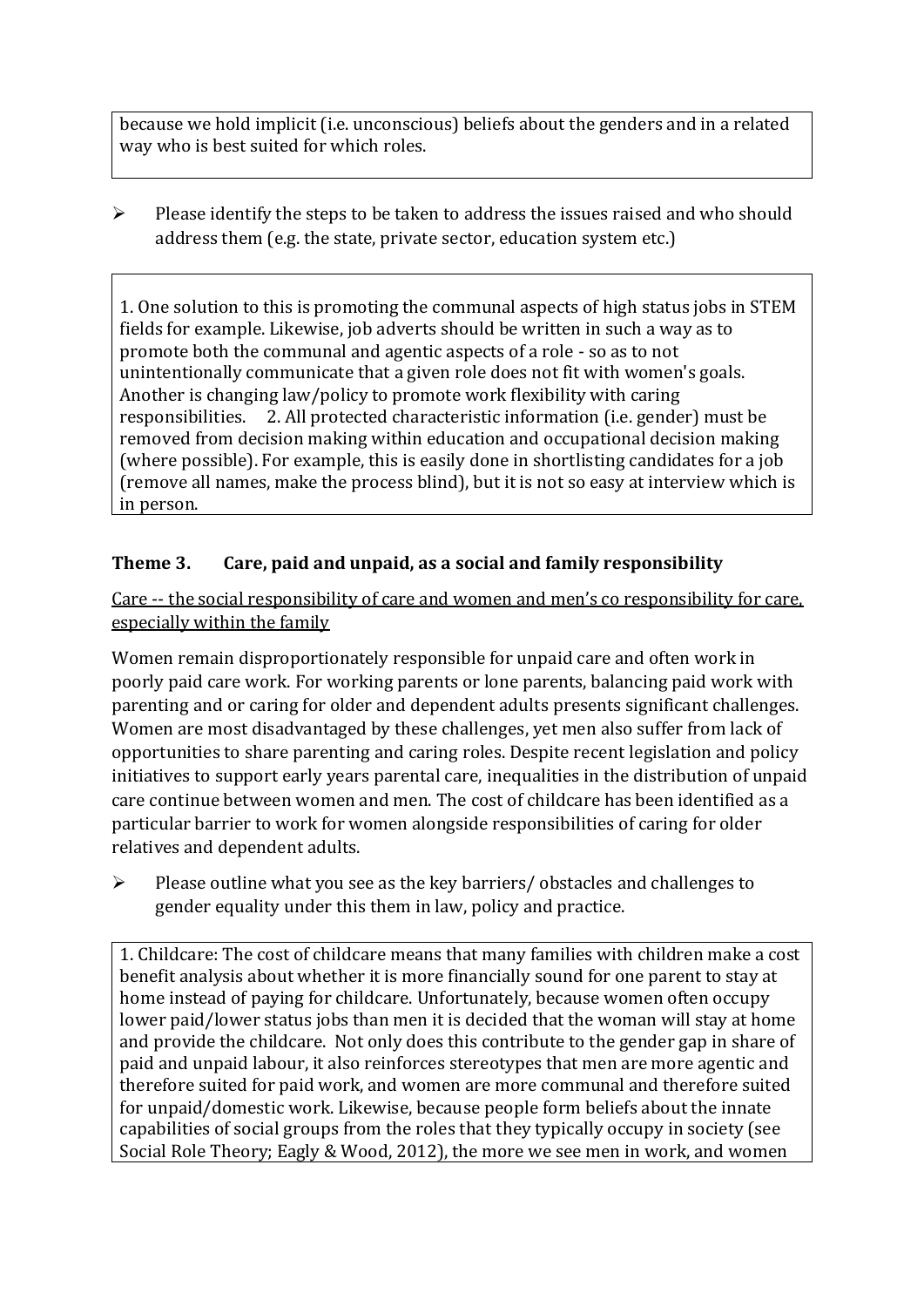at home the more we believe that men and women are best suited to those roles or roles that require similar attributes. Thus, reinforcing gender stereotypes.

 $\triangleright$  Please identify the steps to be taken to address the issues raised and who should address theme (e.g. the state, private sector, education system etc.)

The state could reduce the cost of childcare either through subsidy or through a national cap on cost per child. Other possibility is regulating insurance costs for childcare providers which allow them to reduce their prices for consumers

#### **Theme 4: Women's access to, and representation in, public life and decision making**

Ensure women's participation and representation in decision-making and leadership in the workplace, political and public life

Women are systematically underrepresented in leadership in [economic](https://eige.europa.eu/gender-equality-index/2019/compare-countries/power/2/bar) and [political](https://eige.europa.eu/gender-equality-index/2019/compare-countries/power/1/bar)  [decision-](https://eige.europa.eu/gender-equality-index/2019/compare-countries/power/1/bar)making. Despite the introduction of a candidate gender quota (through the system of party funding) for national political office, and [initiatives](https://betterbalance.ie/) to support women's access to corporate decision-making roles, men continue to dominate leadership positions. There are also issues to be considered around how media represents women and men.

➢ Please outline what you see as the key barriers/ obstacles and challenges to gender equality under this theme in law, policy and practice.

Gender stereotypes are prescriptive, meaning they tell us how women and men should be. For example, women should be kind and polite. When women (or men) act in ways which are incongruent with these stereotypes or normative expectations they can experience backlash. For example, female politicians and leaders often experience backlash or are evaluated more negatively (than men) for acting in similar ways. In the media for example, female politicians and broadcasters branded "bossy" "cold" or "domineering" for acting in similar ways to their male counterparts. In addition, women in public life are objectified more readily than men. For example, the "sex appeal" of female politicians is often discussed in the media (see Daniel McConnell in the examiner for an example:

https://www.irishexaminer.com/viewpoints/columnists/daniel-

mcconnell/theresno-denying-mary-lous-sex-appeal-469696.html). With exception of Simon Harris during the repeal campaign I find it hard to think of any examples of objectification of male politicians in the media. Women in public life are more likely to evaluated negatively for acting in non gender conforming ways, and also more likely to be sexualised in the media relative to male counterparts. Other things that might be important are the young women's opportunities to engage with leadership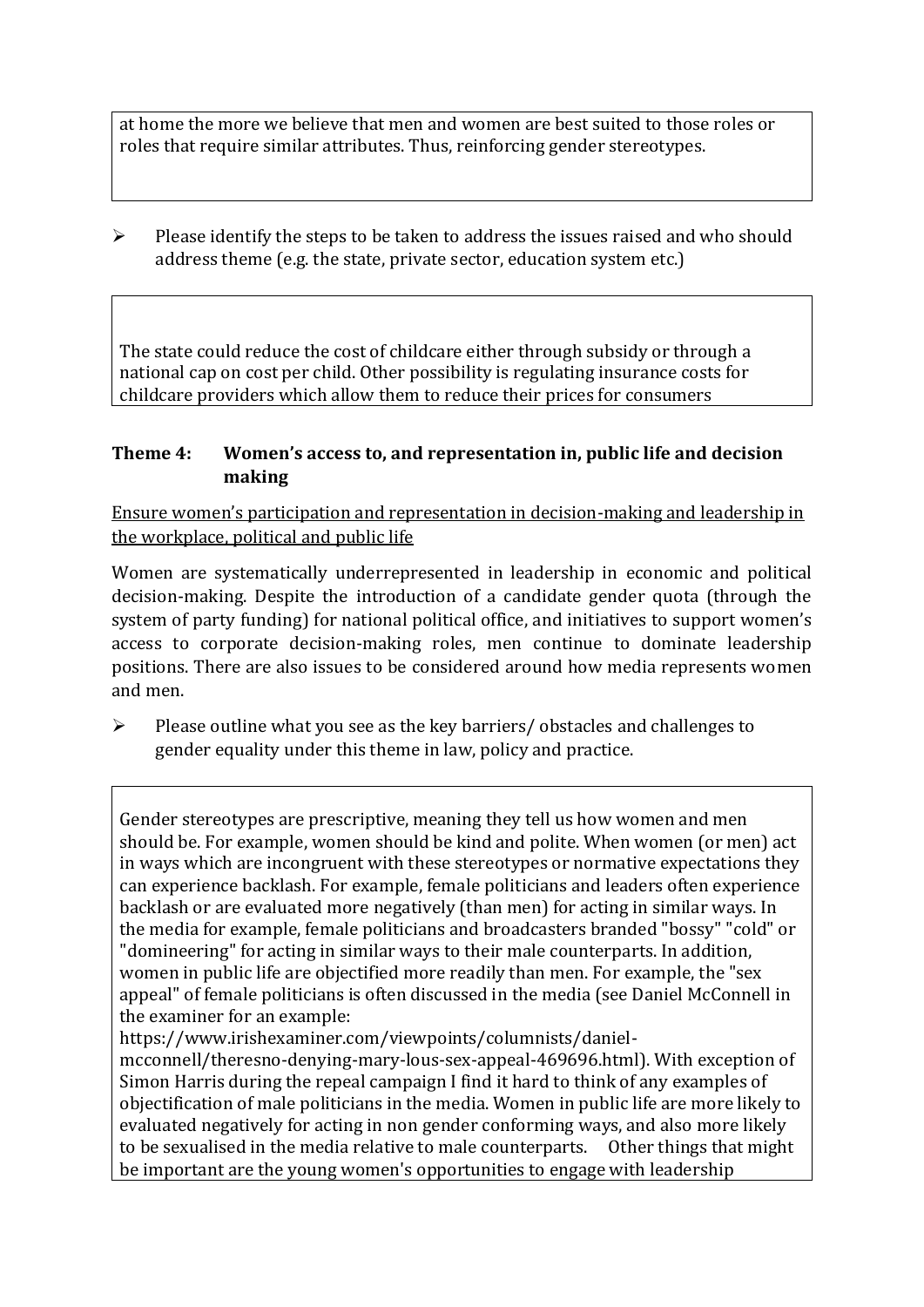initiatives from early on. Developing children's interest in civic engagement, and providing (girls especially) with relatable leadership role models (who they perceive as similar to themselves) might be useful.

➢ Please identify the steps to be taken to address the issues raised and who should address them (e.g. the state, private sector, education system etc.)

The state can enforce stricter regulations on the fair coverage of men and women in public and leadership positions. For example, the objectification or out of context reference to women's physical attributes or appearance should not be allowed. Education and highlighting relevant role models in leadership might be useful. This could be implemented within the education system. The recent centenary of women's sufferage was a good opportunity to highlight important female leaders in ireland (e.g. hanna sheehy skeffington) and link that to current female leaders.

#### **5. Where does gender inequality impact most?**

To conclude we would be interested in your response to the following question: In which area do you think gender inequality matters most?

Please rank the following in order of importance, 1 being the most important:

|   | Other - please elaborate | 7            |
|---|--------------------------|--------------|
|   | Caring for others        | 6            |
|   | Media                    | 4            |
|   | Politics and public life | 5            |
|   | Education                | $\mathbf{1}$ |
| ٠ | Home & family life       | 2            |
|   | Paid work                | 3            |

#### ➢ Please outline the reasons for your answer below:

This was hard to answer mostly because there is confluence between each of these. I think all are equally important, and feed into one another. For example, having equality in home and family life will reduce the gender pay gap (because men and women who choose to have children will be equivalently handicapped from taking